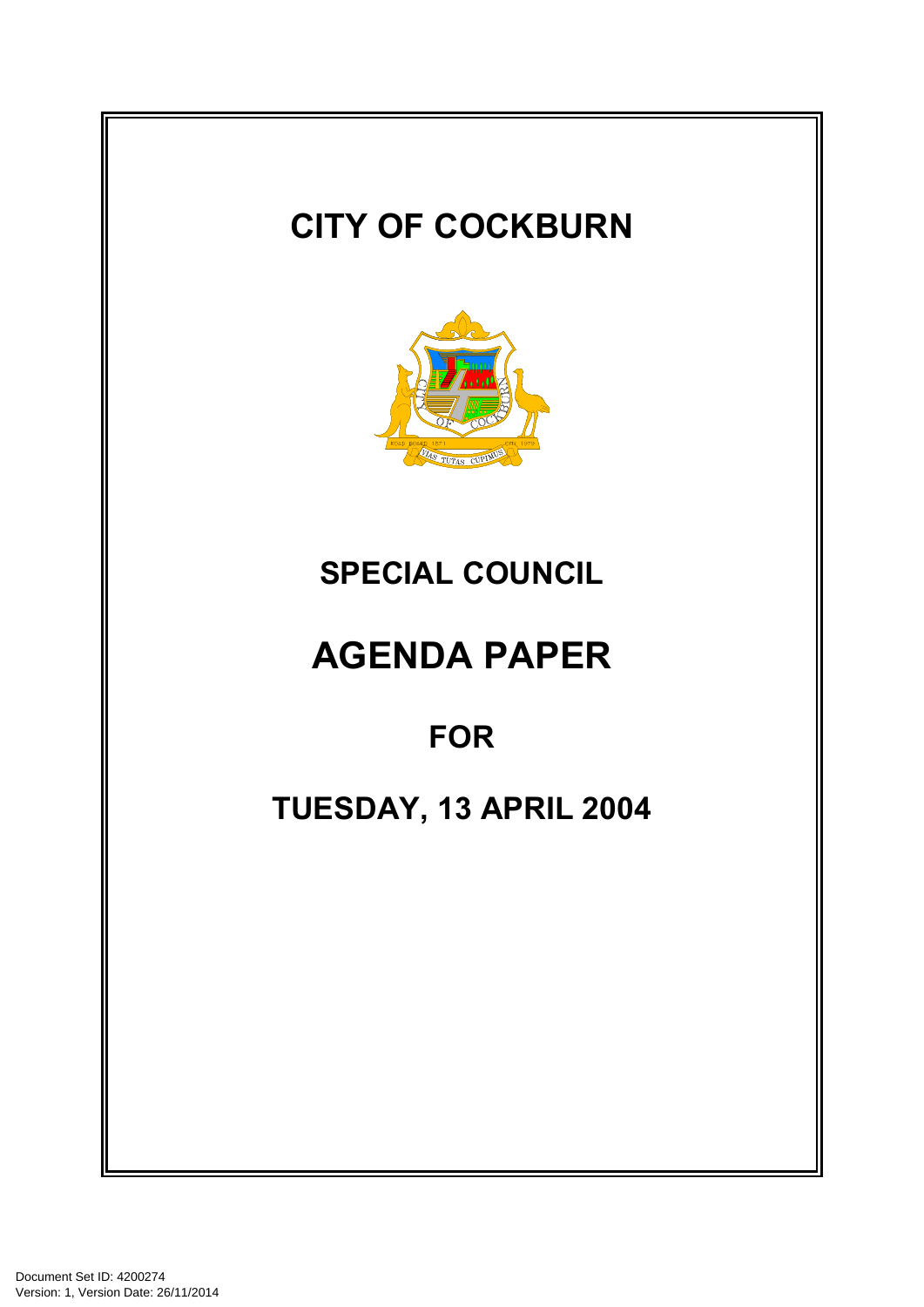# **CITY OF COCKBURN**

## **SUMMARY OF AGENDA TO BE PRESENTED TO THE SPECIAL COUNCIL MEETING TO BE HELD ON TUESDAY, 13 APRIL 2004 AT 5:00 PM**

## **Page**

 $=$ 

| 1 <sub>1</sub> |                                                                                                          |                                                                                                                 |  |
|----------------|----------------------------------------------------------------------------------------------------------|-----------------------------------------------------------------------------------------------------------------|--|
| 2.             | APPOINTMENT OF PRESIDING MEMBER (IF REQUIRED)1                                                           |                                                                                                                 |  |
| 3.             | DISCLAIMER (TO BE READ ALOUD BY PRESIDING MEMBER)1                                                       |                                                                                                                 |  |
| 4              | ACKNOWLEDGEMENT OF RECEIPT OF WRITTEN DECLARATIONS OF                                                    |                                                                                                                 |  |
| 5              |                                                                                                          |                                                                                                                 |  |
| 6.             |                                                                                                          |                                                                                                                 |  |
| 7 <sub>1</sub> | DECLARATION BY COUNCILLORS WHO HAVE NOT GIVEN DUE<br>CONSIDERATION TO MATTERS CONTAINED IN THE BUSINESS1 |                                                                                                                 |  |
| 8              |                                                                                                          |                                                                                                                 |  |
| 9.             |                                                                                                          |                                                                                                                 |  |
|                | 9.1                                                                                                      | (SCM 13/04/2004) - OFFER BY W.A. CROATIAN ASSOCIATION<br>(INC.) (WACA) TO PURCHASE LOT 21 PROGRESS DRIVE, BIBRA |  |
| 10.            | RESOLUTION OF COMPLIANCE (SECTION 3.18(3), LOCAL                                                         |                                                                                                                 |  |
| 11.            |                                                                                                          |                                                                                                                 |  |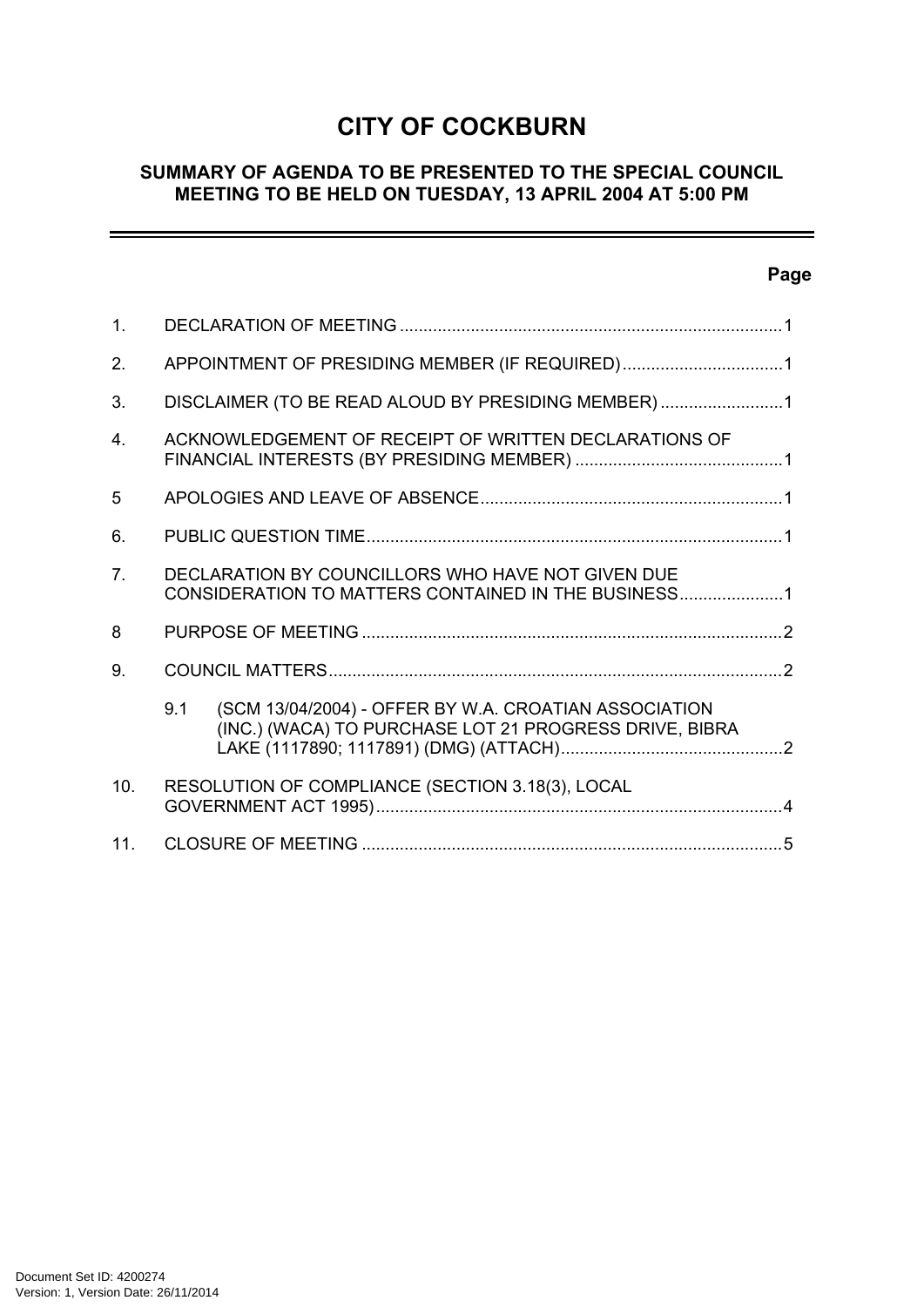## **CITY OF COCKBURN**

## **AGENDA TO BE PRESENTED TO THE SPECIAL COUNCIL MEETING TO BE HELD ON TUESDAY, 13 APRIL 2004 AT 5:00 PM**

#### <span id="page-2-0"></span>**1. DECLARATION OF MEETING**

#### <span id="page-2-1"></span>**2. APPOINTMENT OF PRESIDING MEMBER (If required)**

#### <span id="page-2-2"></span>**3. DISCLAIMER (To be read aloud by Presiding Member)**

Members of the public, who attend Council Meetings, should not act immediately on anything they hear at the Meetings, without first seeking clarification of Council's position. Persons are advised to wait for written advice from the Council prior to taking action on any matter that they may have before Council.

#### <span id="page-2-3"></span>**4. ACKNOWLEDGEMENT OF RECEIPT OF WRITTEN DECLARATIONS OF FINANCIAL INTERESTS (by Presiding Member)**

#### <span id="page-2-4"></span>**5 (SCM 13/04/2004) - APOLOGIES AND LEAVE OF ABSENCE**

Clr A. Edwards Apologies

#### <span id="page-2-5"></span>**6. PUBLIC QUESTION TIME**

#### <span id="page-2-6"></span>**7. DECLARATION BY COUNCILLORS WHO HAVE NOT GIVEN DUE CONSIDERATION TO MATTERS CONTAINED IN THE BUSINESS**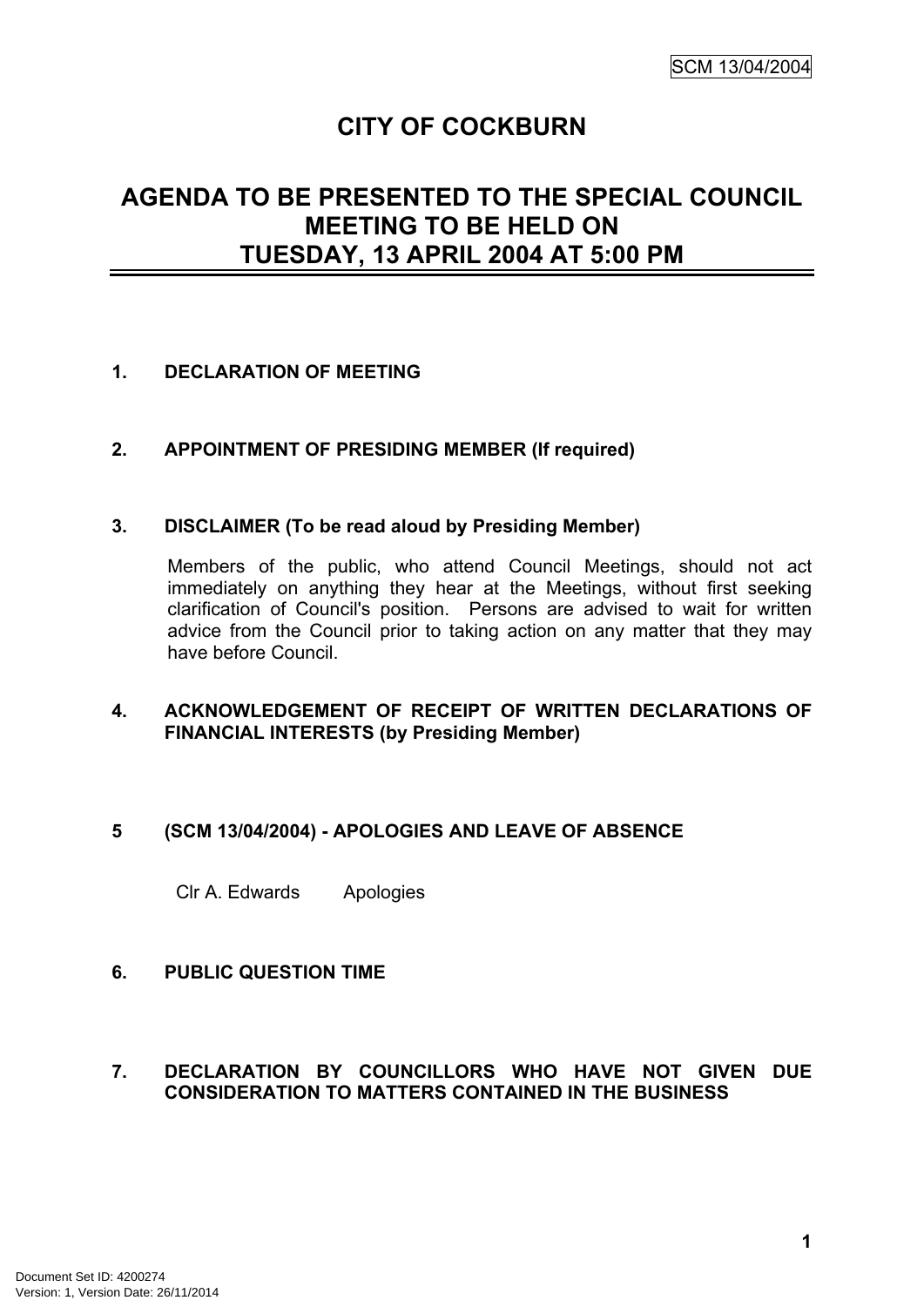## <span id="page-3-0"></span>**8 (SCM 13/04/2004) - PURPOSE OF MEETING**

The purpose of the meeting is for Council to consider the request by the W.A. Croatian Association (Inc.) for the City to purchase Lot 21 Progress Drive Bibra Lake from the Association, in accordance with the contract of sale between the Association and the City of Cockburn.

## <span id="page-3-1"></span>**9. COUNCIL MATTERS**

#### <span id="page-3-2"></span>**9.1 (SCM 13/04/2004) - OFFER BY W.A. CROATIAN ASSOCIATION (INC.) (WACA) TO PURCHASE LOT 21 PROGRESS DRIVE, BIBRA LAKE (1117890; 1117891) (DMG) (ATTACH)**

#### **RECOMMENDATION**

That Council declines the offer of first refusal to re-purchase Lot 21 Progress Drive Bibra Lake, from the W.A. Croatian Association (Inc.), pursuant to Clause 3.6 of the Contract of Sale between the City of Cockburn and the Association, stamped 4 May 2000.

## **COUNCIL DECISION**

## **Background**

In May 1998, the Valuer General's Office was requested to provide a market valuation (unserviced) for Lot 21 Progress Drive and the property was valued on the basis of the information in the diagram attached marked A.

The land in question was sold to the WA Croatian Association (Inc) for the sum of \$220,000 in accordance with the provided valuation for an unserviced lot with development restrictions. The sale was governed by a Contract of Sale and clause 3.6 thereof (see attached marked B) stated that "*If the City wishes to exercise the right of first refusal the City must, within 14 days … serve on the Association an executed Contract of Sale.*" Council has certain obligations in that the purchase price is to be determined by the Valuer General.

Before subdivision of the original Lot 14 Progress Drive could be effected, the conditions of subdivision approval had to be cleared so as to create the lots the subject of the subdivision. Lot 21 Progress Drive was created for the purpose of selling it to the WA Croatian Association for the development of clubrooms and Lot 22 was to be leased to the Association and the Association had to develop a soccer pitch on Lot 22 within a specific time. The Association failed to satisfy the terms of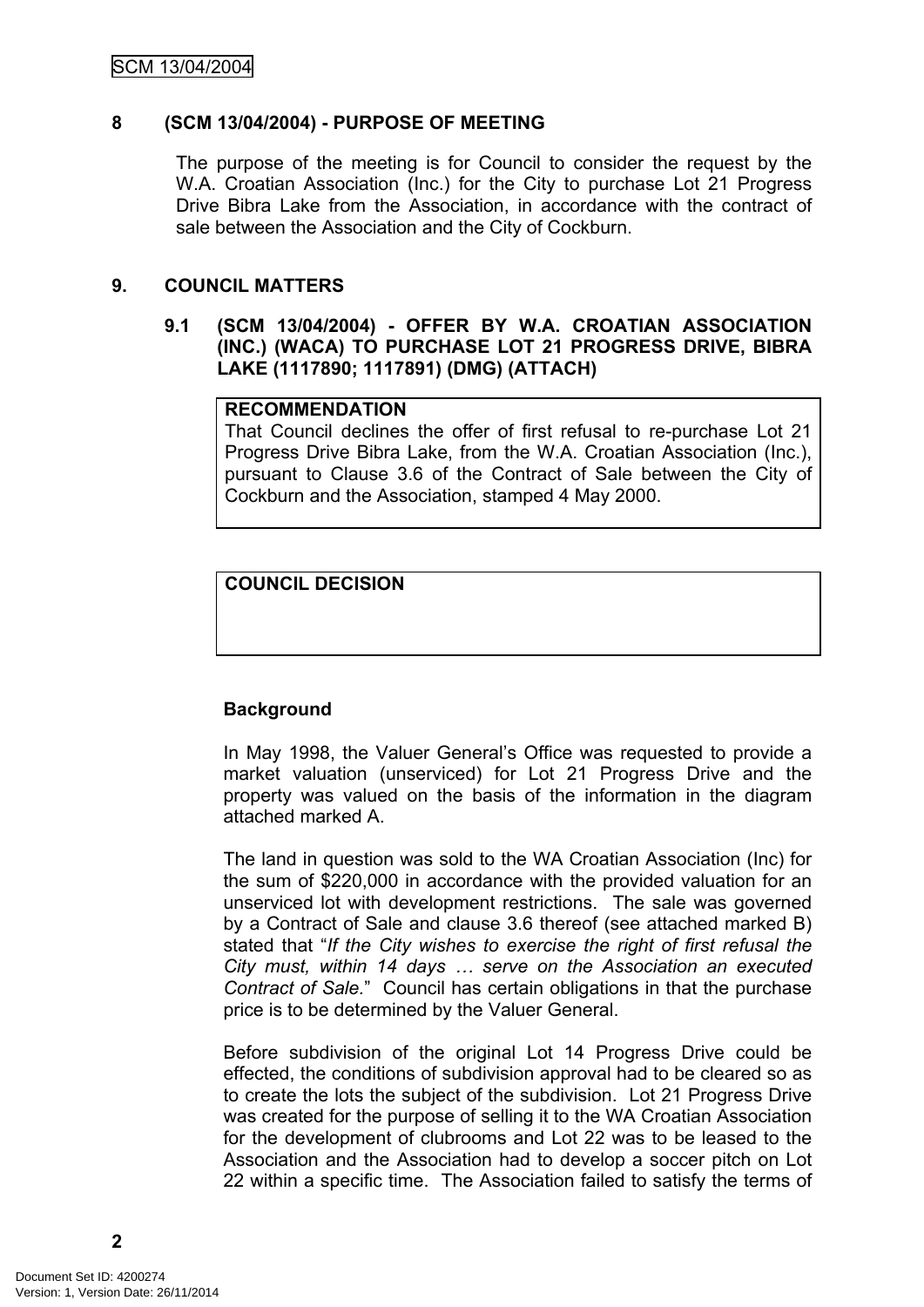the Lease for Lot 22 and therefore, Council issued a Notice of Default to the Association to rectify the default within 28 days. The default was not rectified within the specified time and therefore Council decided to cancel the Lease. The Association acknowledges that the anticipated potential of the development cannot be achieved and has decided to sell Lot 21 Progress Drive.

To clear the original conditions of subdivision relating to Lot 14 Progress Drive, Council supervised the provision of services to the Lot. The Water Corporation provided the sewer connection. The water connection to the property was funded by the Association (\$64,891) and the provision of electricity funded jointly by Council (\$6,881) and the Association (\$13,763).

#### **Submission**

By letter received by Council on 31 March 2004, the WACA has informed Council that it proposes to sell Lot 21 Progress Drive Bibra Lake, and offers Council the first right of refusal to purchase the land pursuant to the original Contract of Sale.

#### **Report**

Having regard for the information above, Council requested the Valuer General to provide a market valuation for Lot 21 Progress Drive as a serviced lot, bearing in mind the substantial area of the Lot which remains non-developable because of conservation values.

This information was received by Council on 7 April 2004, and is provided under separate cover as a confidential attachment.

In assessing the Valuation Report, it is not considered that Council will benefit in any substantial way through the re-purchase of the property, bearing in mind its limited usage potential.

Similarly, the sale of the property by WACA to any third party could only be on the basis of its limited development capacity, owing to its land use zoning and location.

Unless Council had a specific intention for the future use of Lot 21, it is recommended that Council declines the first right of refusal for its purchase, as provided for in the Contract of Sale between WACA and the City.

The remaining two lots within the location, being Lot 22 and Part Lot 14, will continue to be owned in freehold by the City and would not require any amendment to their current form, in the event Council wished to pursue development suited to the land in future.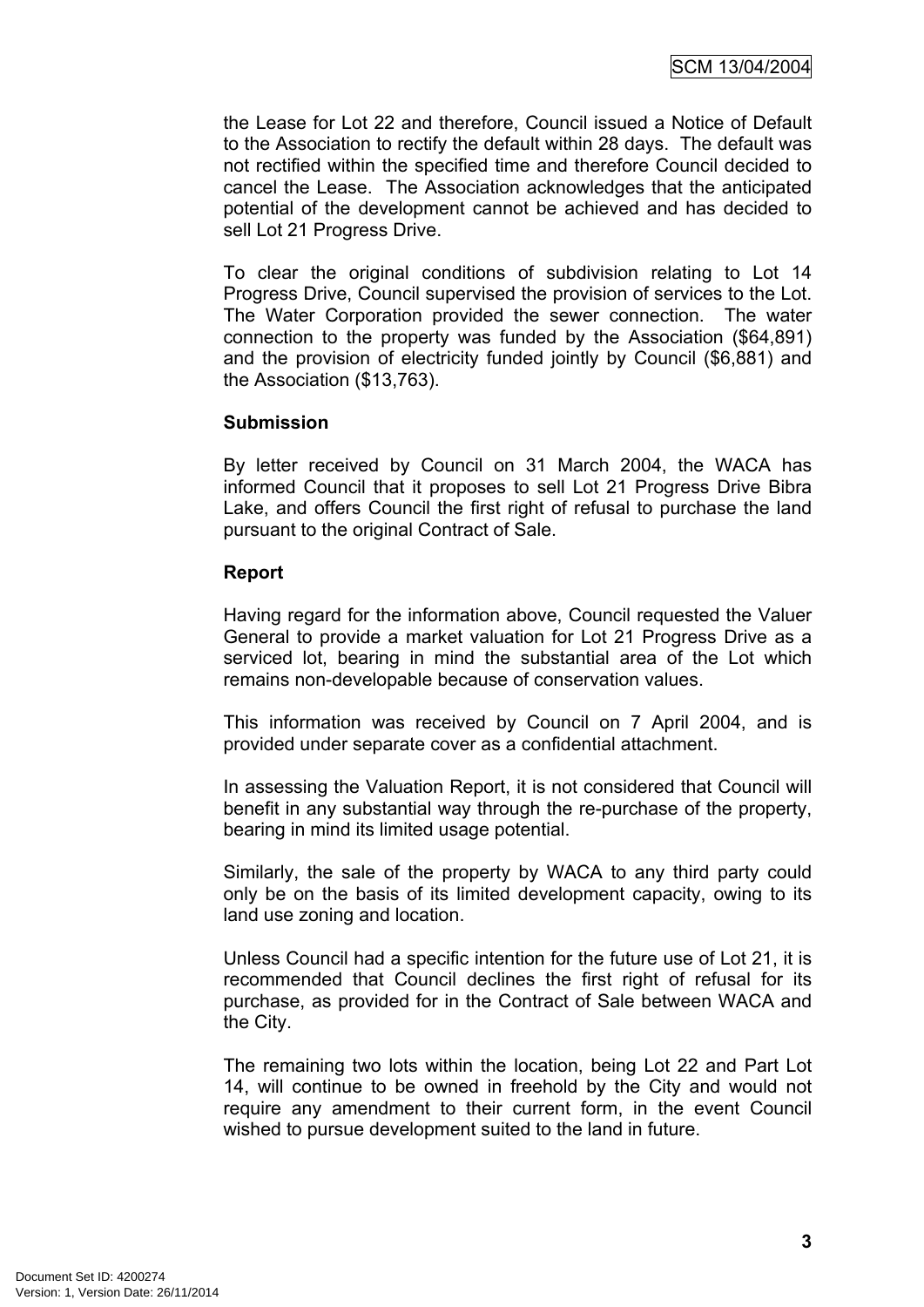This scenario would also apply in the event Council decided to purchase Lot 21, as the three separate lots could be considered for future development in either a "broad acre" form, or within the scope of their separate boundaries.

On balance, there would appear to be no commercial or other advantage in Council re-purchasing Lot 21 at this time.

## **Strategic Plan/Policy Implications**

Key Result Area "Managing Your City" refers.

#### **Budget/Financial Implications**

Nil, unless Council determined to purchase the land, in which case, funds would need to be drawn from the Land Development Reserve Fund.

## **Legal Implications**

This matter is subject to a Contract of Sale between Council and WACA, stamped 4 May 2000. Clause 3.6 of the Contract specifically refers.

## **Community Consultation**

N/A

## **Implications of Section 3.18(3) Local Government Act, 1995**

Nil.

#### <span id="page-5-0"></span>**10. RESOLUTION OF COMPLIANCE (Section 3.18(3), Local Government Act 1995)**

**RECOMMENDATION** That Council is satisfied that resolutions carried at this Meeting and applicable to items concerning Council provided services and facilities, are:-

- (a) integrated and co-ordinated, so far as practicable, with any provided by the Commonwealth, the State or any public body;
- (b) not duplicated, to an extent Council considers inappropriate, services or facilities as provided by the Commonwealth, the State or any other body or person, whether public or private; and